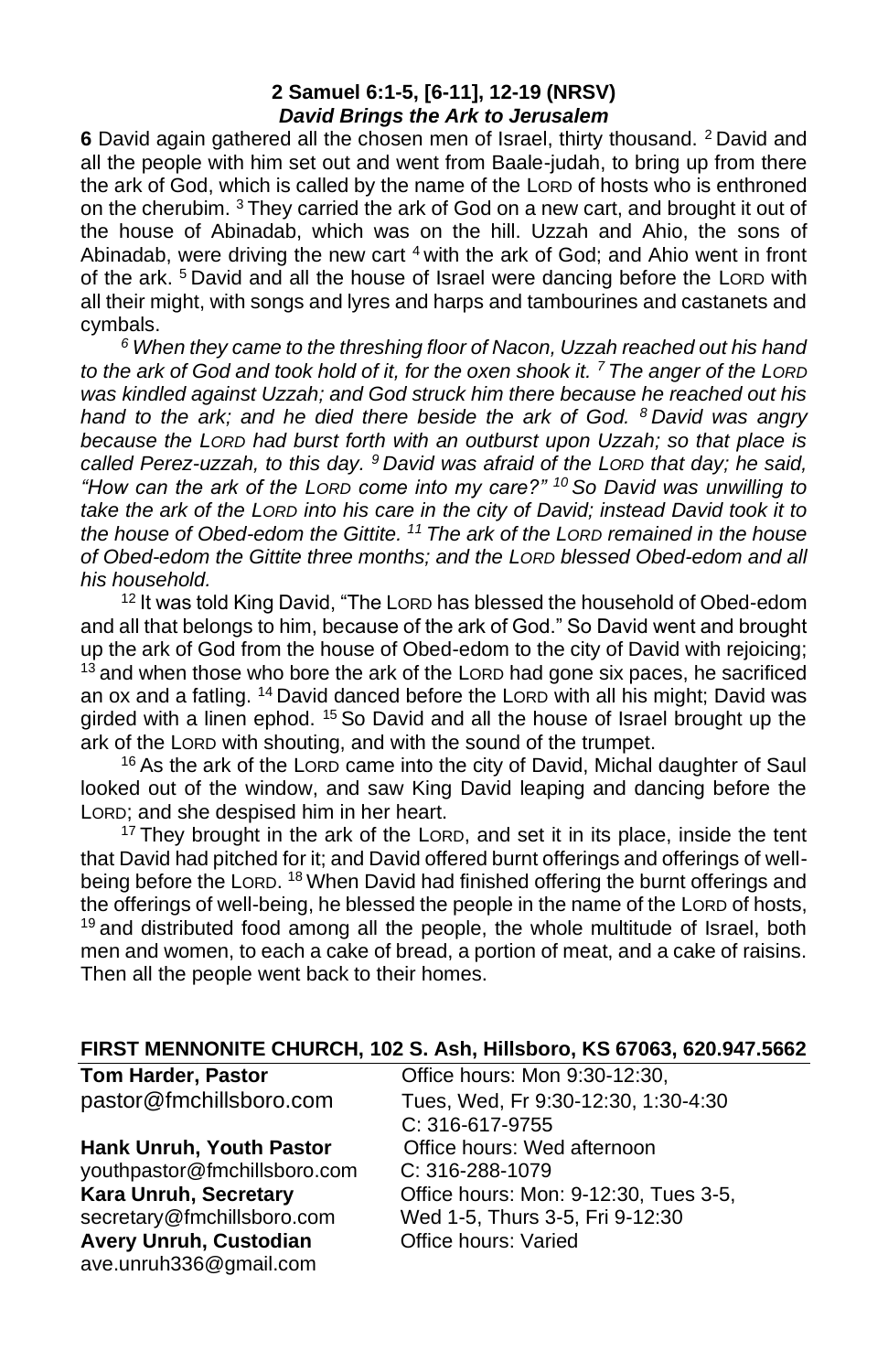

# **FIRST MENNONITE** CHURCH

 In Christ – Making Disciples through Loving Relationships.

Worship 10:30 a.m.

 **Sunday Worship August 1, 2021 Holy? or Horrific?**

### **GATHERING**

Gathering Music **Shirley Baltzer** Shirley Baltzer Welcome and Announcements **Keith Harder** Keith Harder Prelude to Worship New Shirley Baltzer \*Call to Worship **VT 855** Keith Harder \*Prayer \*Hymn of Gathering Come, Now Is the Time to Worship VT 29 The First Lesson 2 Samuel 6:1-5 Hymn Praise God (Dedication Anthem) VT 70 Time for Children **Judy Harder** Judy Harder

# **SHARING**

Sharing and Prayer **Pastor Tom** *The Second Lesson 2 Samuel 6:6-12a* Hymn My God, My God VT 696

# **LISTENING**

Sermon **Holy?** or Horrific? **Pastor Tom** 

The Third Lesson 2 Samuel 6:12b-19

#### **RESPONDING** Hymn 10,000 Reasons (Bless the Lord) VT 111 Sending The Lord Your God Is with You VT 173 **Postlude**

*A WARM WELCOME TO ALL who are gathered to worship, wherever you are, and whenever you watch this service!*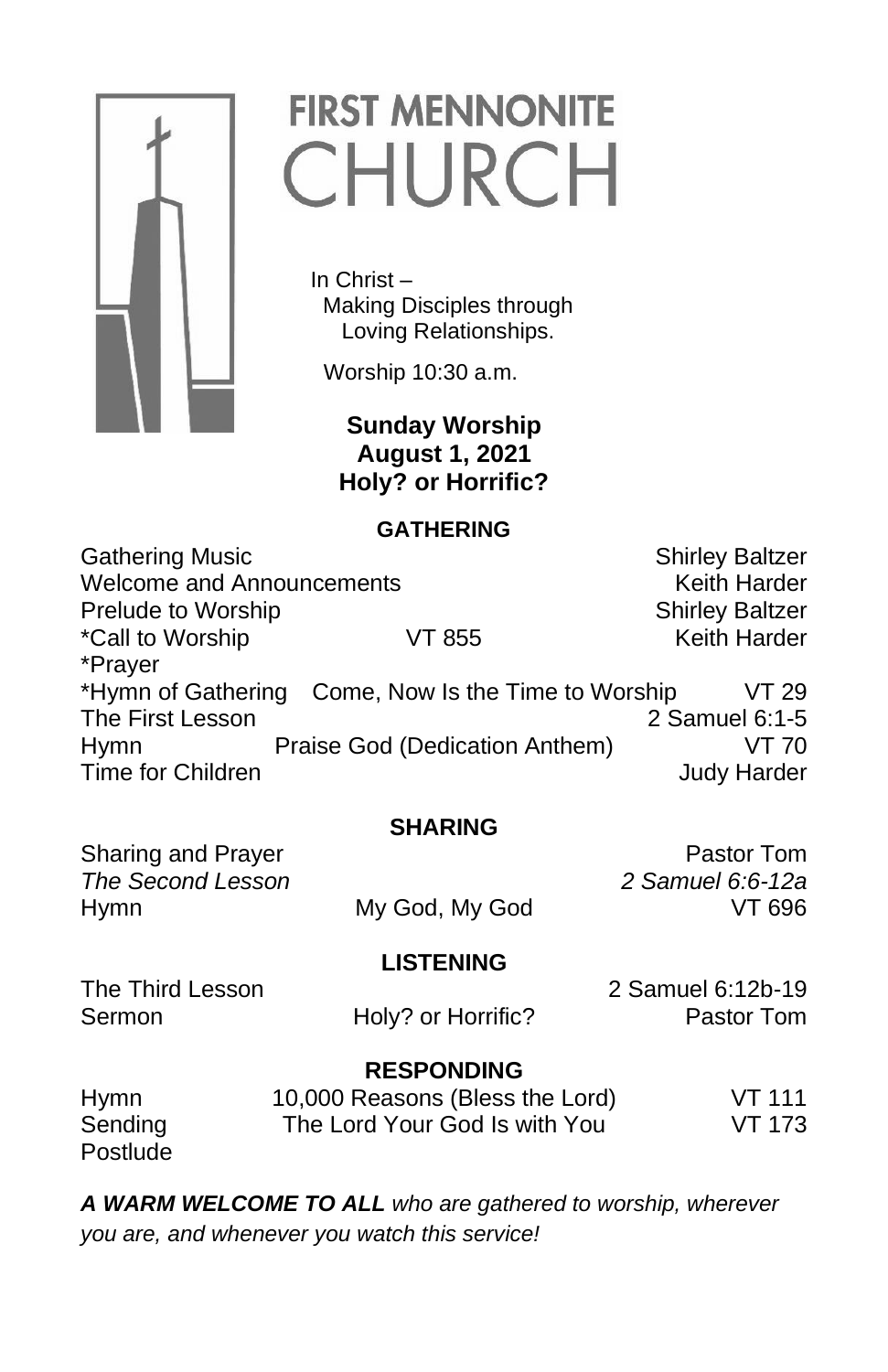## **Care Meeting is this Wednesday, August 4 at 7 p.m.**

**The Hillsboro Senior Center is holding a fundraiser Friday, August 6 from 6:30-8 p.m.** Stop by for homemade pie and ice cream plus music by Bob and the Boys! Donations are welcomed and appreciated.

**The family of Chuck Abrahams sent a note to share with the church family this week.** You may find it posted on the bulletin board in the hallway.

**Colorado Peaches are coming to MCC in North Newton!** Beth-El Mennonite Church in Colorado Springs is organizing a fundraiser to cover expenses related to the annual Rocky Mountain Relief Sale, which is being planned for October 15-16 in Rocky Ford, Colorado. Peaches are available in 10lb boxes for \$25 and 18lb boxes for \$35. **Deadline for orders/payment is Monday, August 2 (payment must be made before the end of day on August 2 or your order will be canceled).** Checks or cash are accepted, checks are made payable to Beth-El Mennonite Church with "Peaches" in the memo line. Please contact Patsy Dirksen at MCC Central States Office for orders/payments at [patsydirksen@mcc.org](mailto:patsydirksen@mcc.org) or 316.283.2720. Pick-up date for peaches is tentatively scheduled for Monday, August 23 at the MCC Central States in North Newton.

**Peppernuts at FMC!** Our peppernuts project is coming up soon! We will begin on Friday, Aug. 6. **Note that our dates have changed. They will now be Fri Aug 6, Sat Aug 7, Fri Aug 13, and Sat Aug 14.** A whole variety of tasks are involved, some that take good arm strength and others that involve a more relaxing arranging of dough on a cookie sheet. There is something for everyone! Please notify Kara at secretary@fmchillsboro.com or 620.947.5662 if you would like to help.

**REQUESTS FOR SCHOLARSHIPS.** FMC desires to support FMC members and members' children who attend a Mennonite college or who choose to receive a seminary education. If you are interested in applying for such financial support (tuition) for the 2021-2022 academic year, contact Doug Miller.

**Some of you may have been expecting the June-July-August Rejoice! devotional** and have found what looks like the previous